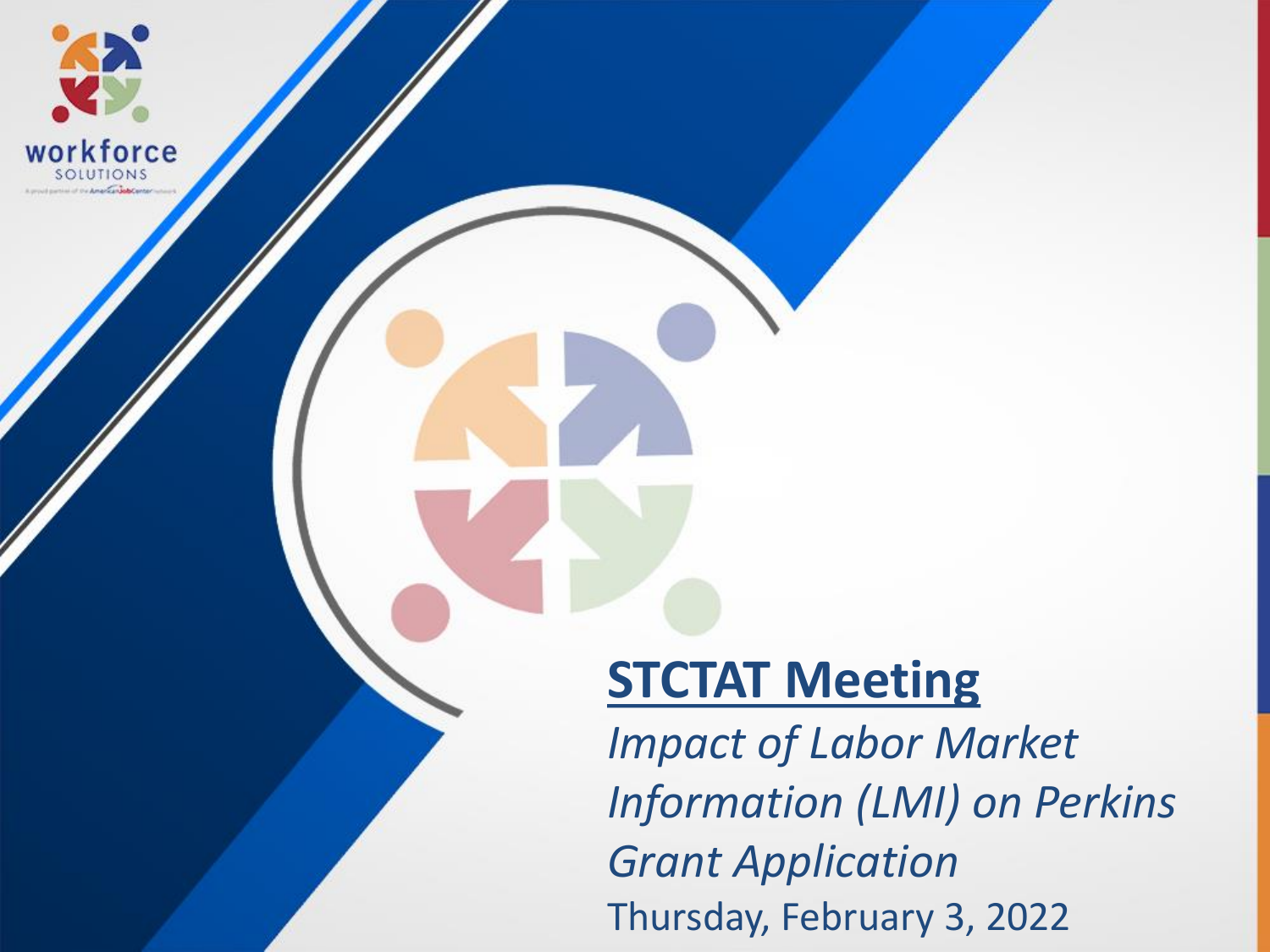**What is Labor Market Information (LMI)?**



- Data about employment by
	- Location and occupation
	- Labor supply and demand
	- Earnings
	- Unemployment
	- Demographics of the labor force
- Labor Market Information can be collected or analyzed at the national, regional, state, or local level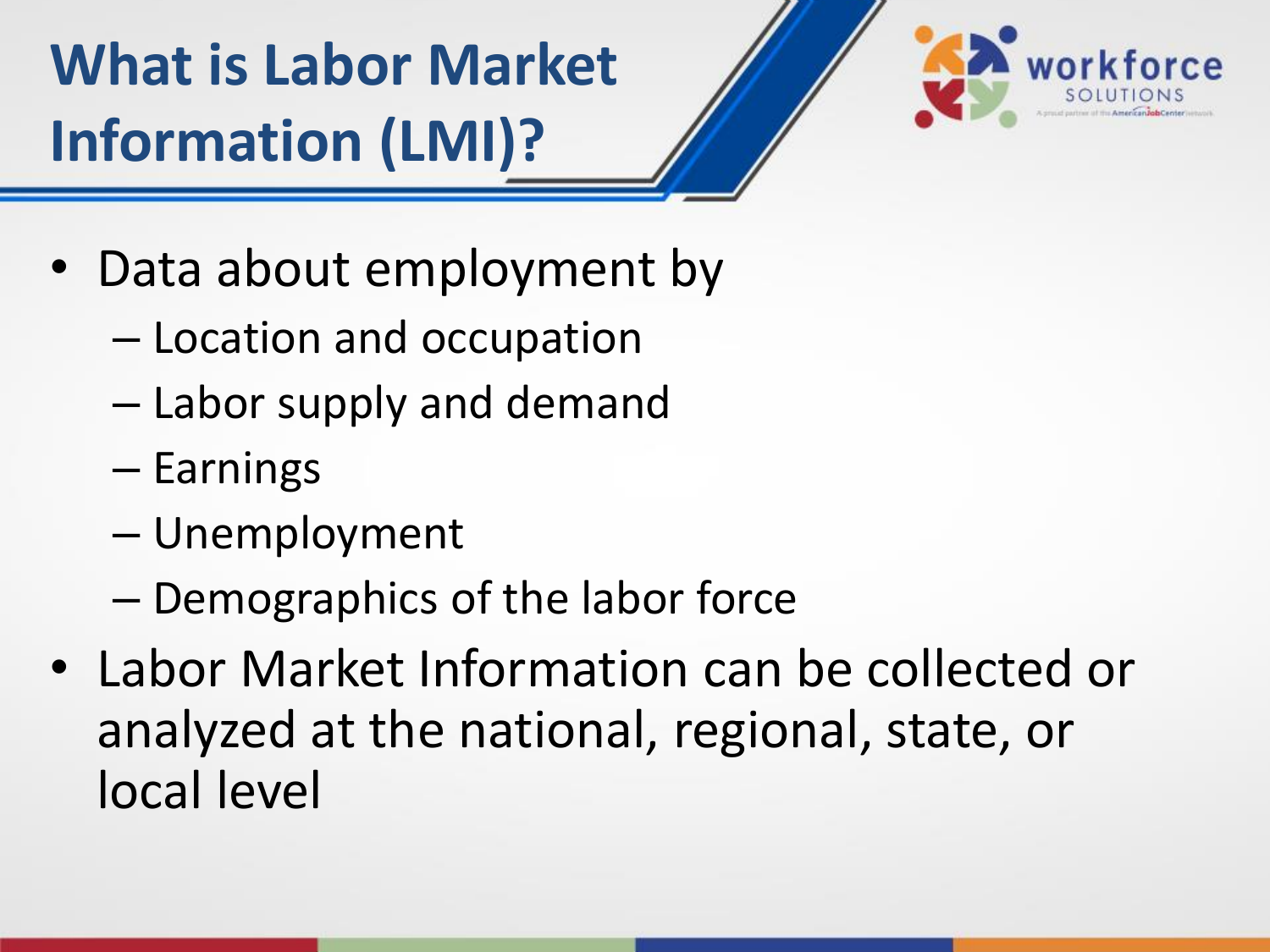# **Where does LMI come from?**





• U.S. Department of Labor's Bureau of Labor Statistics (BLS)



U.S. Census Bureau



Texas Workforce Commission

The U.S. Department of Labor's Bureau of Labor Statistics (BLS), along with state workforce agencies, collect and analyze statistical data about the labor market. The BLS provides that information to Congress, other federal agencies, state and local governmens, and the public.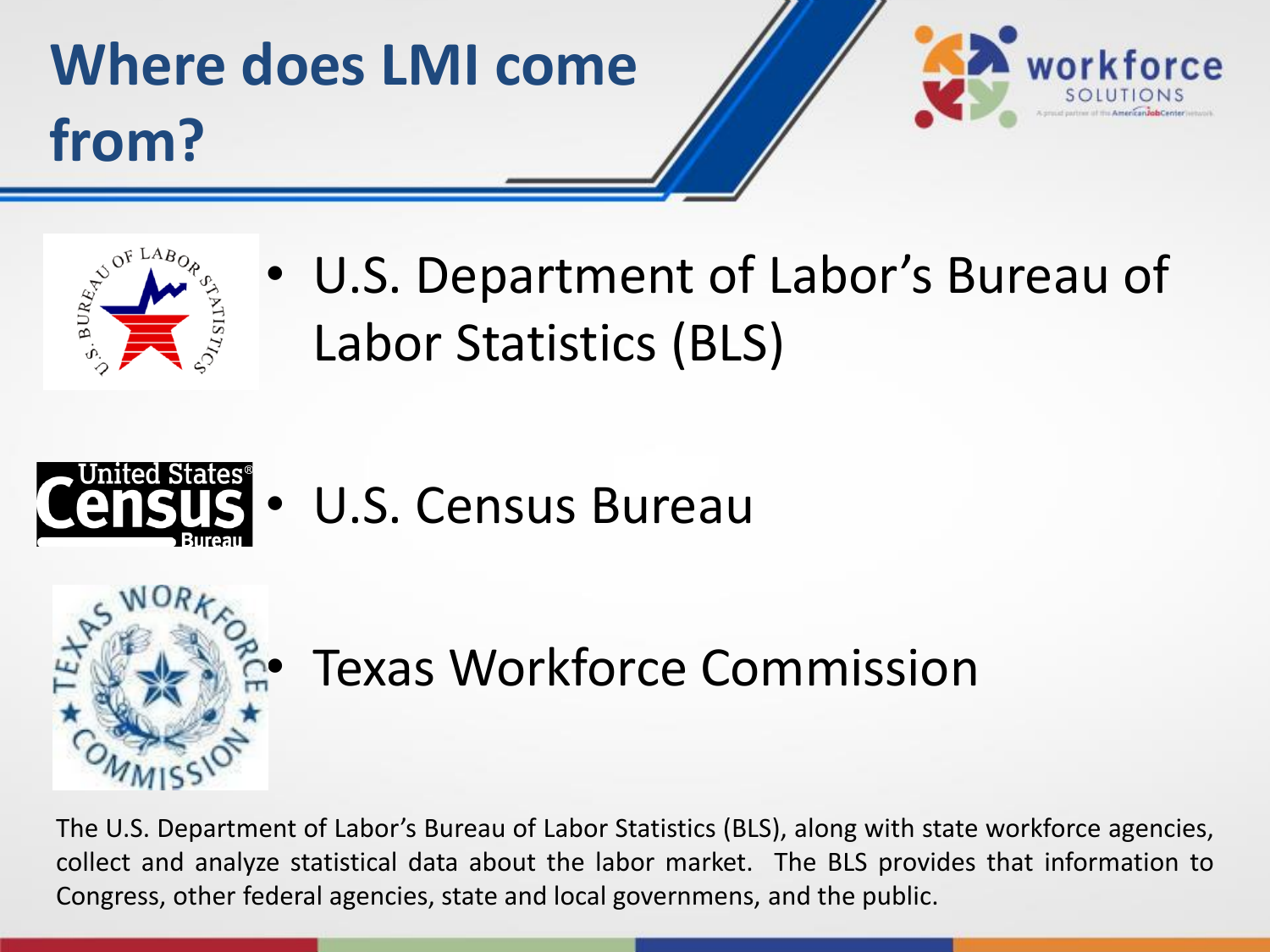**O\*NET: Occupational Information Network**





- Nations primary source of occupational information.
- Contains hundreds of standardized and occupationspecific descriptors on almost 1,000 occupations.
- Developed under the sponsorship of the **U.S. Department of Labor/Employment and Training Administration** (USDOL/ETA) through a grant to the North Carolina Department of Commerce.
- Currently includes SOC (Standard Occupational Classification) for 923 occupations.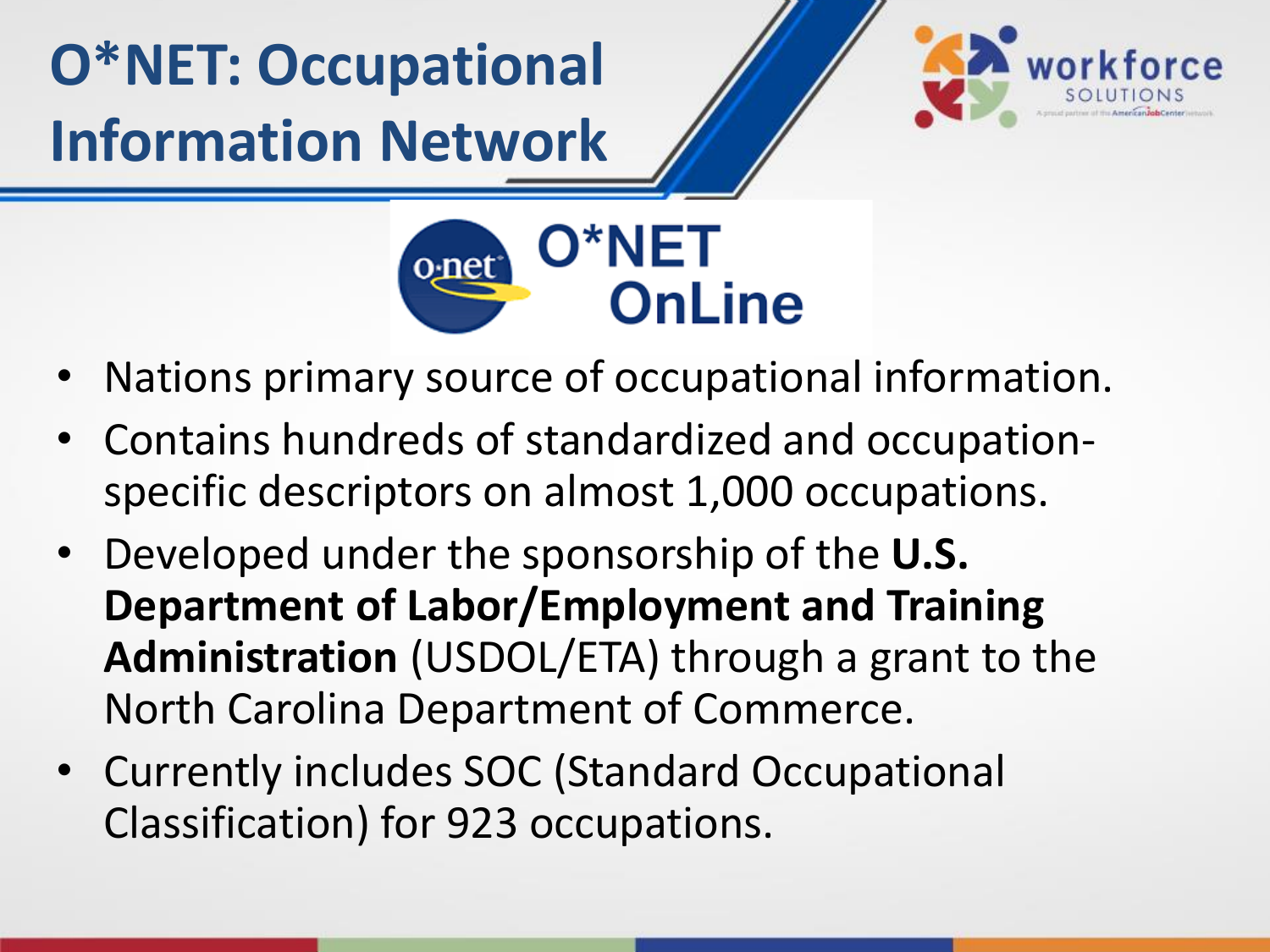## **O\*NET-SOC Taxonomy Structure**



More information than you need to know, but may come in handy if are a contestant on Jeopardy

- Taxonomy includes four levels of aggregation:
	- 23 major groups
	- 98 minor groups
	- 459 broad occupations
	- 867 detail occupations

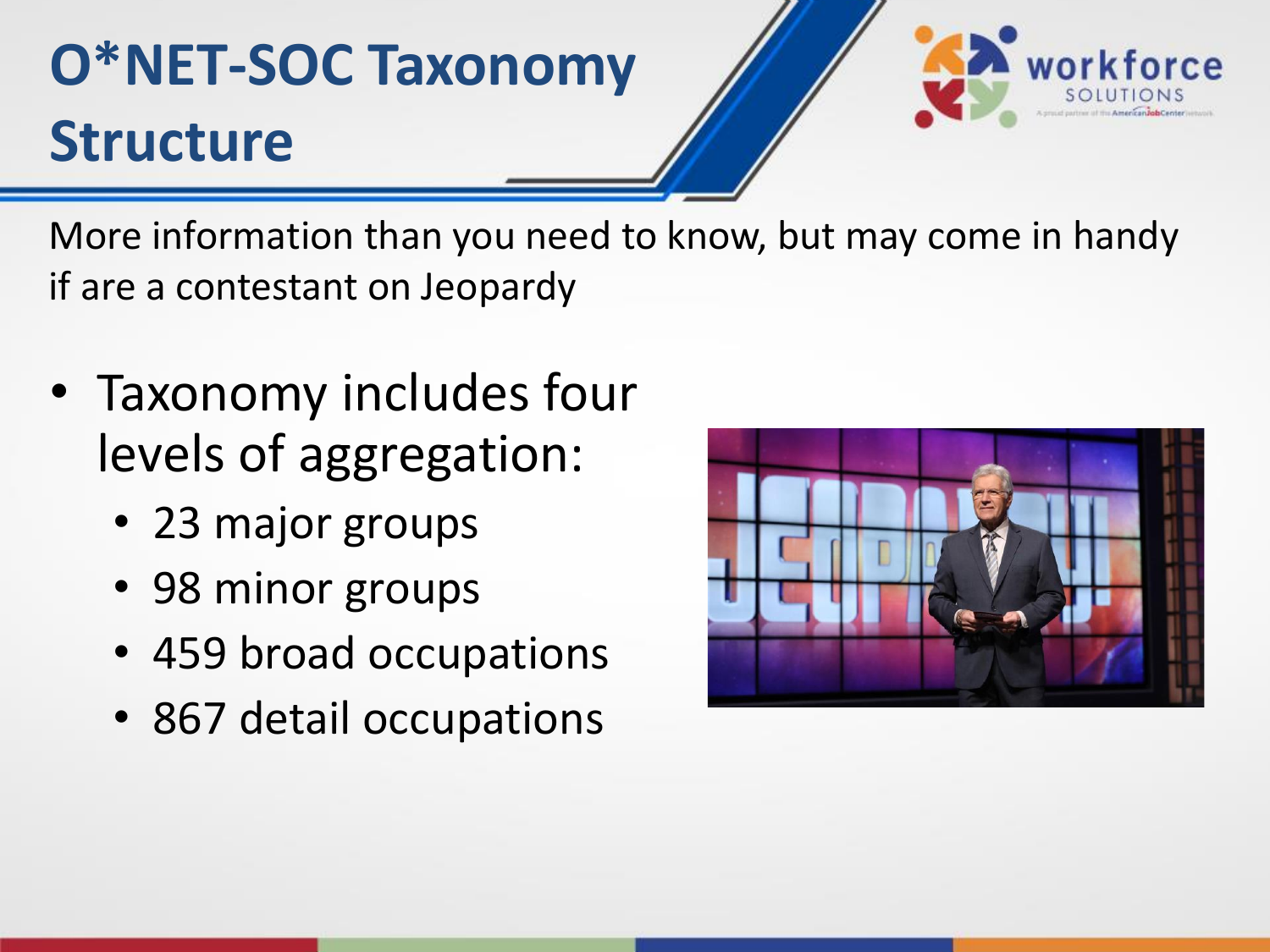### **O\*NET-SOC Taxonomy 23 Major Groups**



| <b>23 Major Groups</b> |                                                   |         |                                                  |
|------------------------|---------------------------------------------------|---------|--------------------------------------------------|
| 11-0000                | Management                                        | 35-0000 | Food Preparation and Serving Related             |
| 13-0000                | <b>Business and Financial Operations</b>          | 37-0000 | Building and Grounds Cleaning and<br>Maintenance |
| 15-0000                | <b>Computer and Mathematical</b>                  | 39-0000 | <b>Personal Care and Service</b>                 |
| 17-0000                | Architecture and Engineering                      | 41-0000 | Sales and Related                                |
| 19-0000                | Life, Physical, and Social Services               | 43-0000 | <b>Office and Administrative Support</b>         |
| 21-0000                | <b>Community and Social Services</b>              | 45-0000 | Farming, Fishing, and Forestry                   |
| 23-0000                | Legal                                             | 47-0000 | <b>Construction and Extraction</b>               |
| 25-0000                | <b>Educational Instruction and Library</b>        | 49-0000 | Installation, Maintenance, and Repair            |
| 27-0000                | Arts, Design, Entertainment, Sports, and<br>Media | 51-0000 | Production                                       |
| 29-0000                | <b>Healthcare Practitioners and Technical</b>     | 53-0000 | <b>Transportation and Material Moving</b>        |
| 31-0000                | <b>Healthcare Support</b>                         | 55-0000 | <b>Military Specific</b>                         |
| 33-0000                | <b>Protective Services</b>                        |         |                                                  |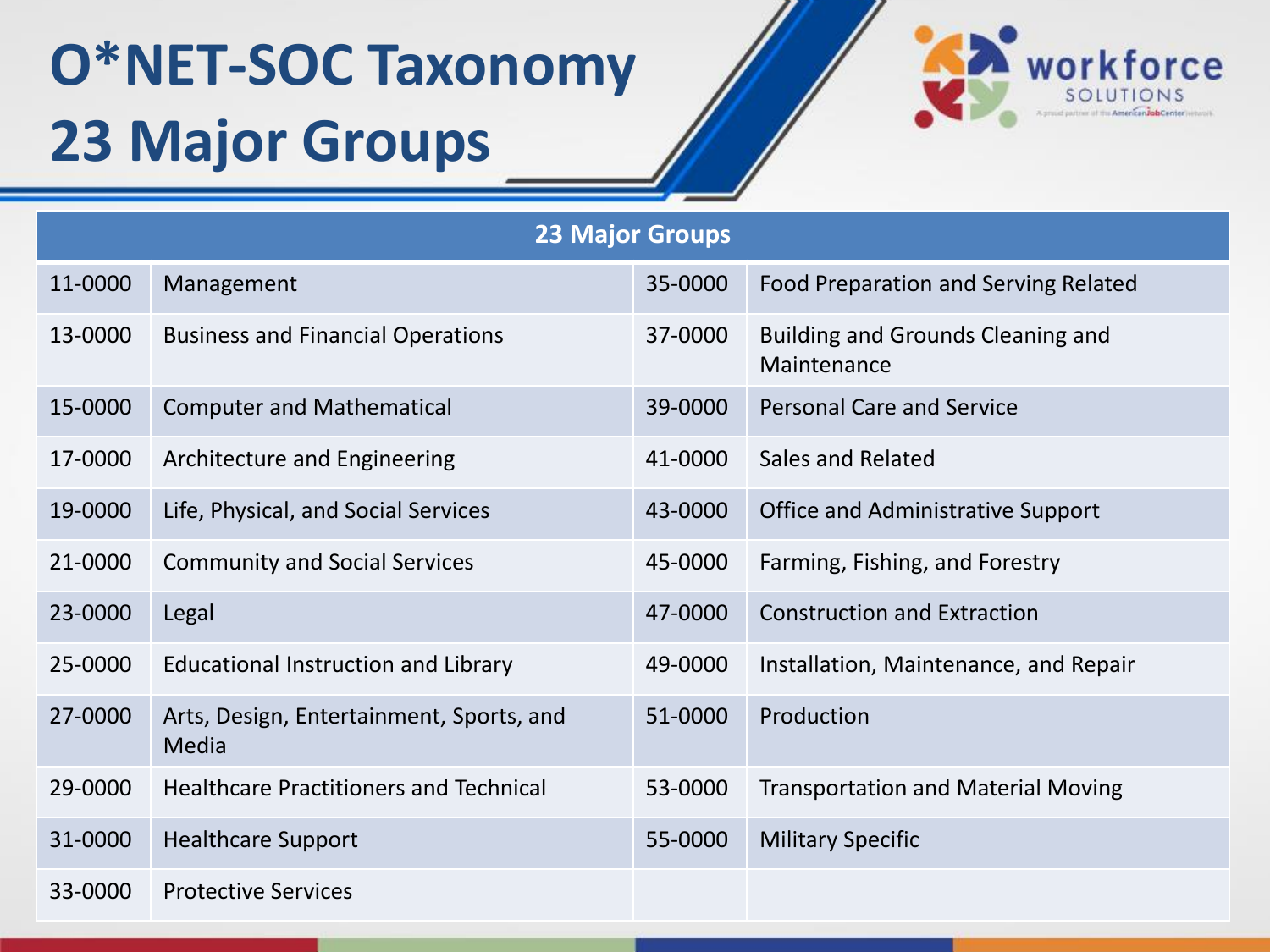### **O\* NET-SOC Taxonomy Structure Continued**



- Frist and Second Digits represent the groups
- Third digit represents minor group
- Fourth and Fifth digits represent broad occupation
- Sixth digit represents the detailed occupation

Example:

**17**-0000 Architecture and Engineering Occupations (major group)

17-**2**000 Engineers (SOC minor group)

17-2**11**0 Industrial Engineers, Including Health and Safety (SOC broad occupations)

17-211**2** Industrial Engineers (SOC detailed occupation)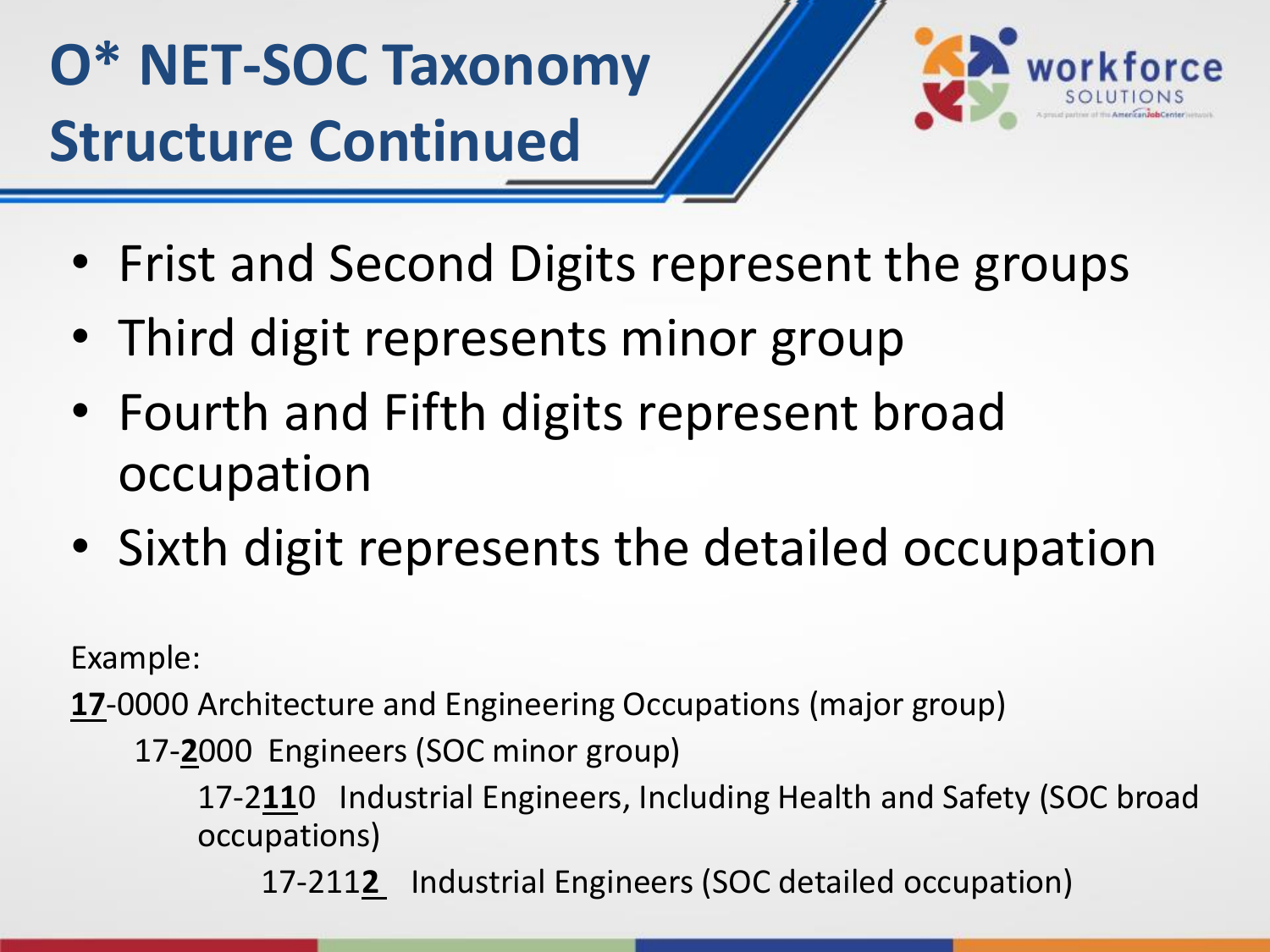### **Importance of Labor Market Information**



Labor Market Information (LMI) or Job Market Information can help decide both on a direction for a career and a location to live in. One can learn about industries and occupations that are hiring, locations where the job market is strong, and the salary ranges for the field, on a national, state, or regional level.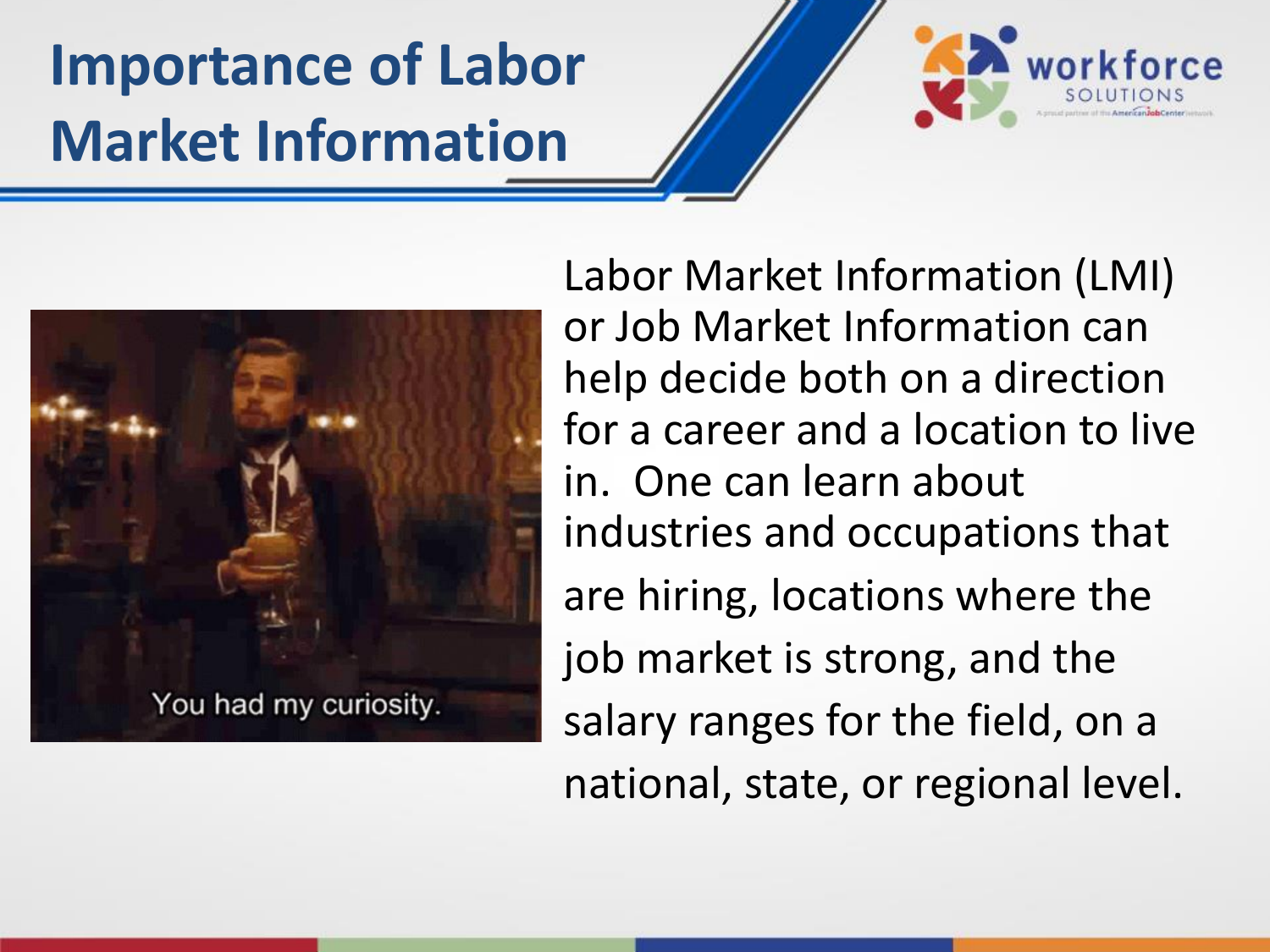

#### **Jobseekers, Students, Workers**

- What industries and occupations are growing in my area?
- How much do different occupations pay?
- What are the job openings in my area? What are the hot jobs?
- What education, training, and credentials do I need for specific careers?

It is important to know the chances of finding a job in your chosen field before you invest time and *money in college or other training.*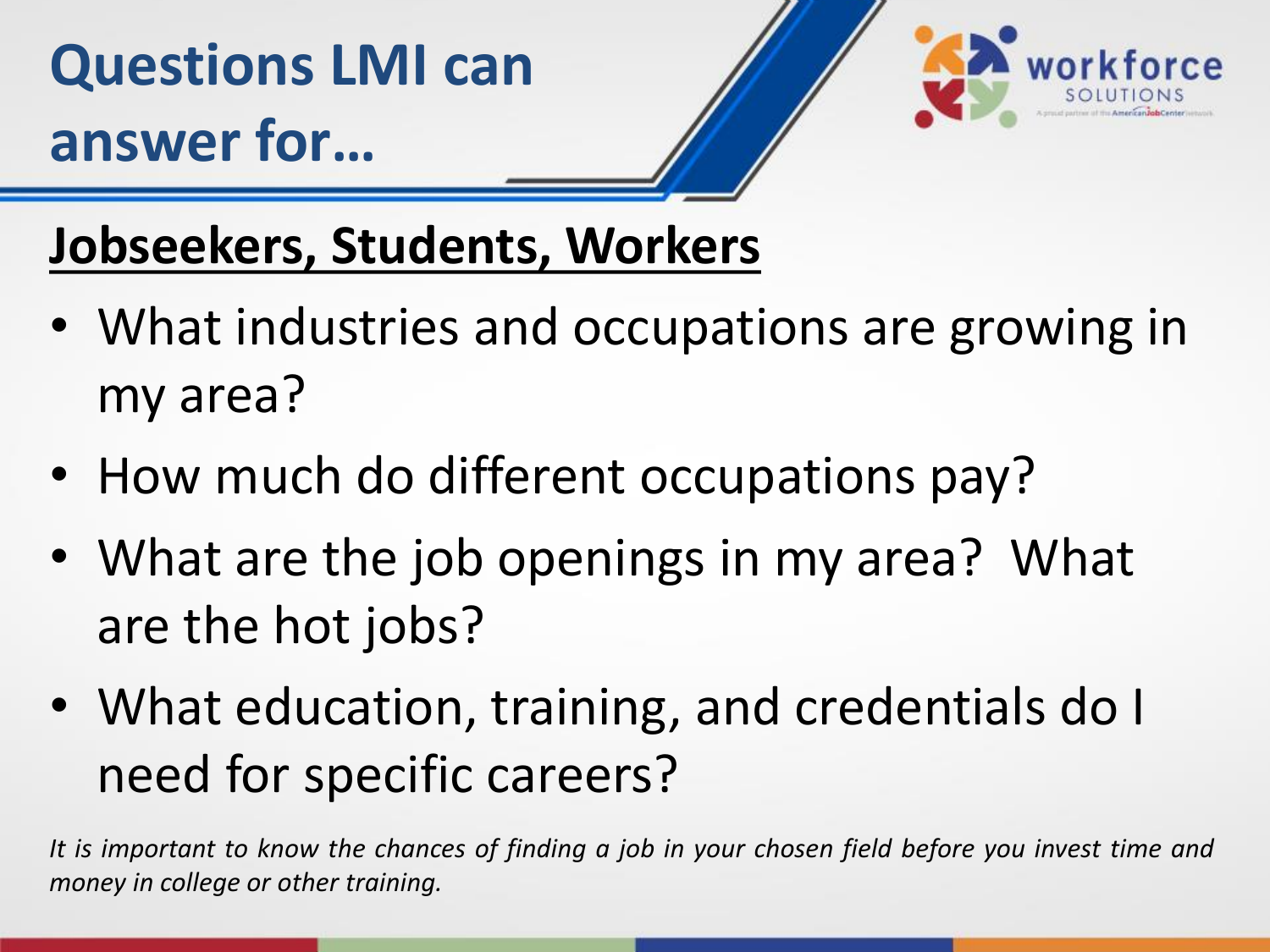

#### **Educators, Counselors, Training Providers**

- What is the outlook for job opportunities in my area? What's growing? Declining?
- What training should I offer to prepare students for current and future jobs?
- What training programs do other offer in my area?
- What careers offer the best prospects for youth? For adults who are retraining?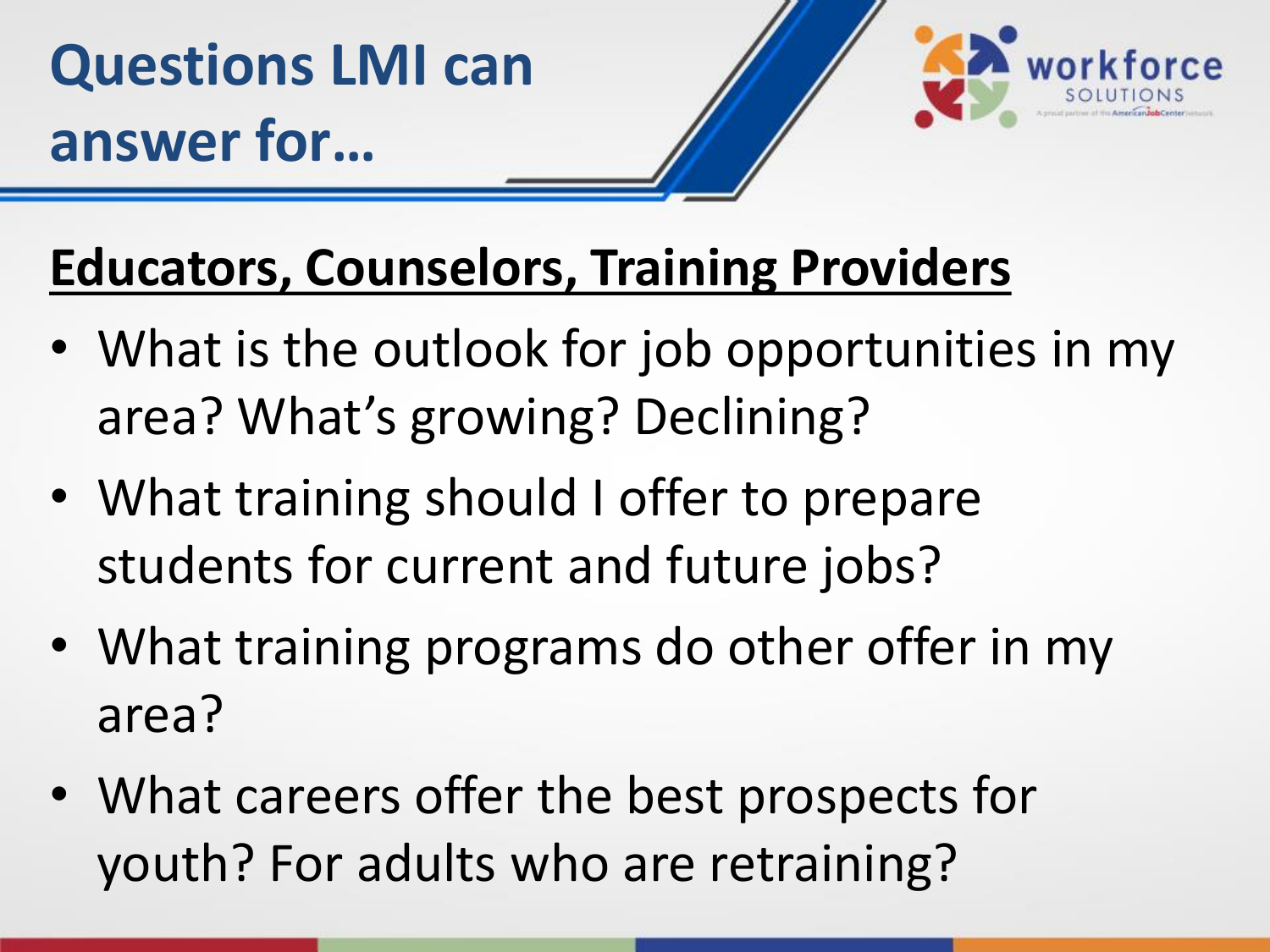

#### **Businesses**

- What is the size and what are the skills of the workforce in places where I am looking to expand or locate?
- What is the outlook for employment growth in my state and industry?
- What is the average pay for positions like those I employ?
- How many job seekers are available in my area? What are their skills?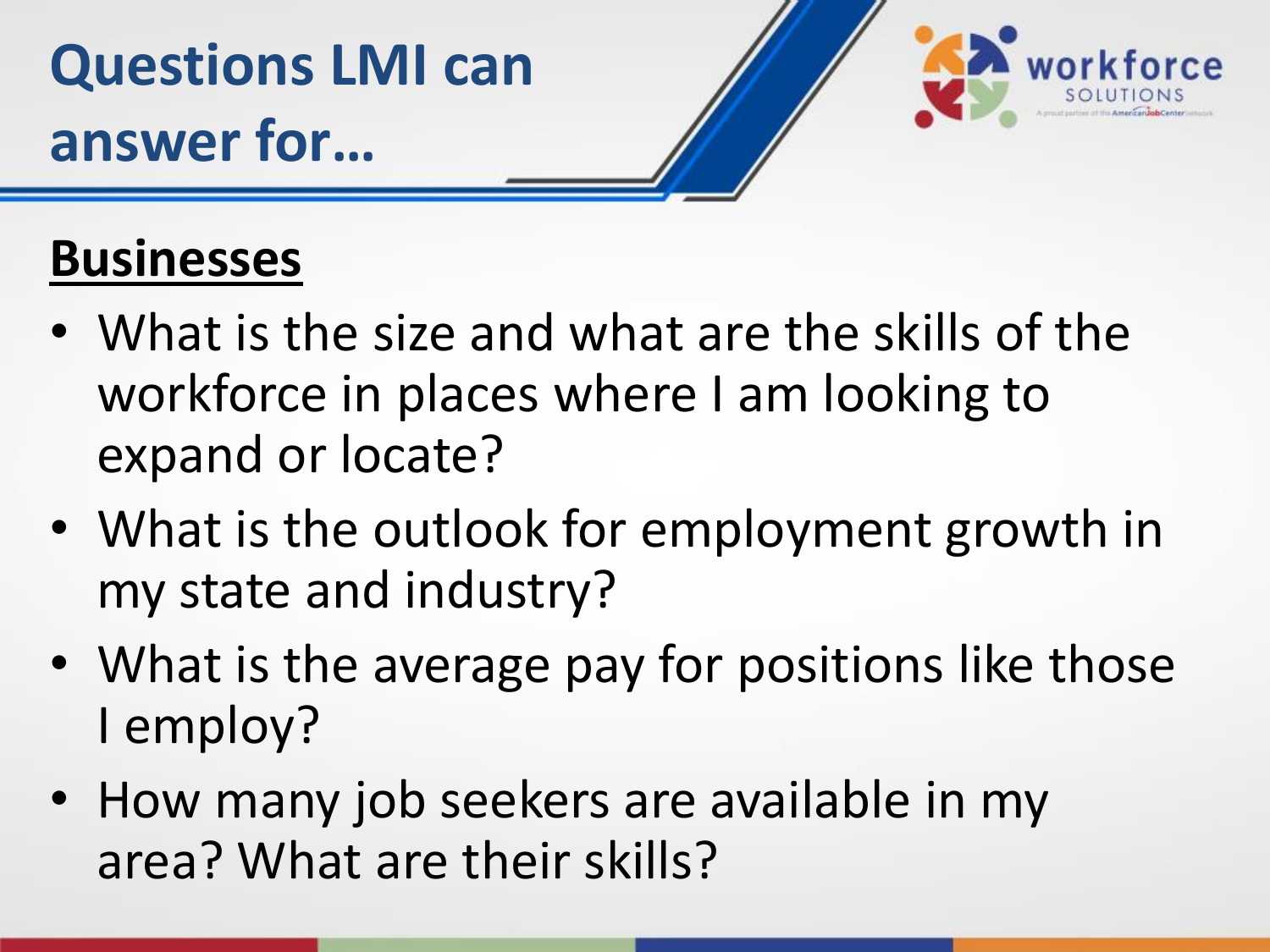

### **Government Policymakers, Planners**

- Which industries and occupations need trained workers?
- Who make up the unemployed/ underemployed?
- How do rural and urban economies and workforce differ?
- Are persons served by the nation's workforce system finding and maintaining employment?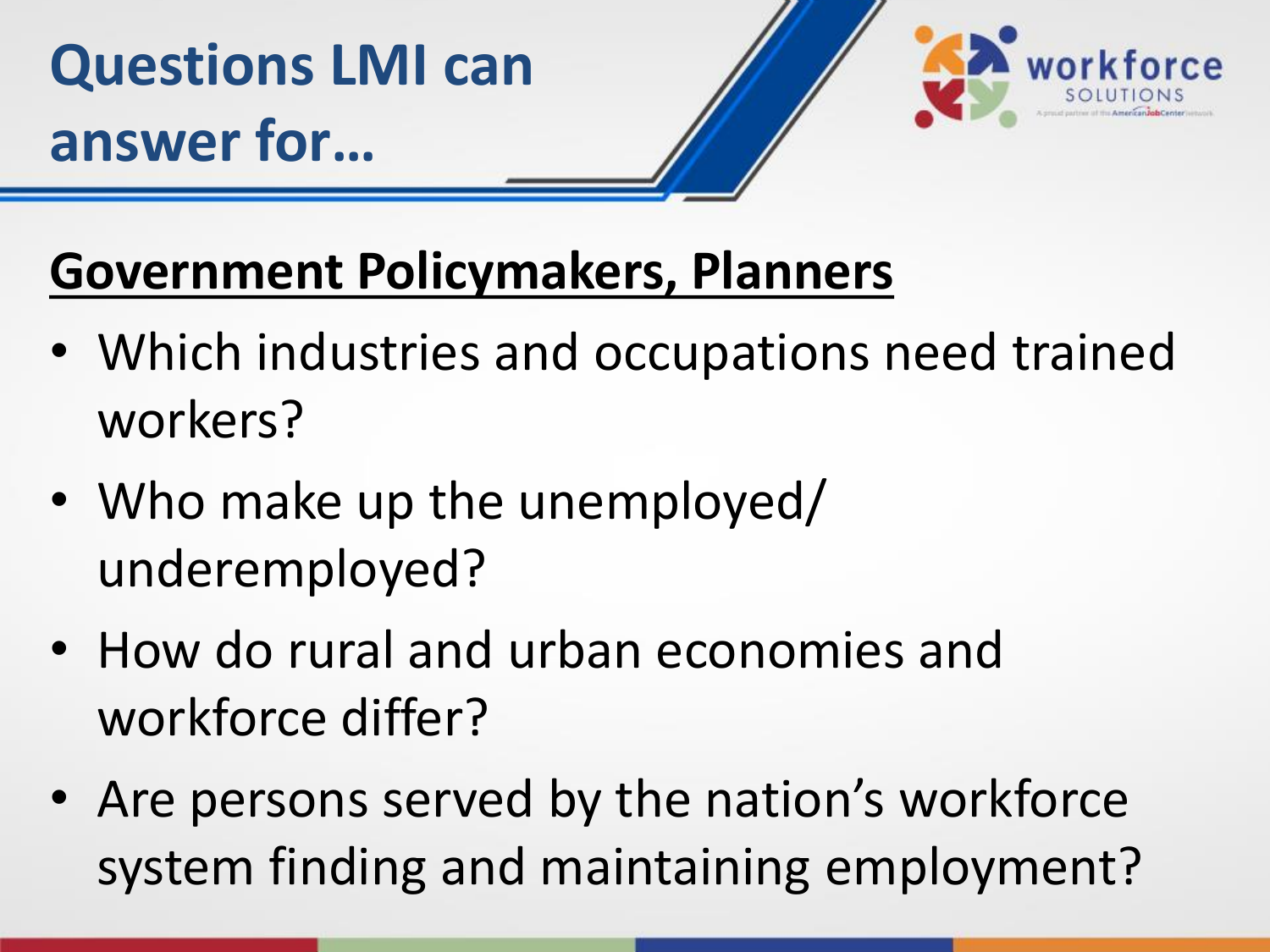### **Perkins Grant – Labor Market Alignment**



#### Part 3: Labor Market Alignment

*LEAs are required to consider the alignment between programs offered and the labor market needs of the local area, state and/or region. As the data are analyzed, focus on comparing the number of students graduating in each CTE program area to the number of projected job openings in relevant occupations.* Be sure to look into the future, keeping in mind that the CLNA will be the foundation of planning for activities through the local application. Also, remember that the occupations for which programs are preparing students may be found across multiple industries. In addition to labor market information (LMI), feedback from your local industry representatives is beneficial. Local employer input can help to identify trends that may not be evident in reported data, particularly in emerging career areas, and to describe skill needs across industries. LEAs can gather employer input through informal discussions, surveys

and/or focus groups to learn whether students who have completed your programs are succeeding in the workforce.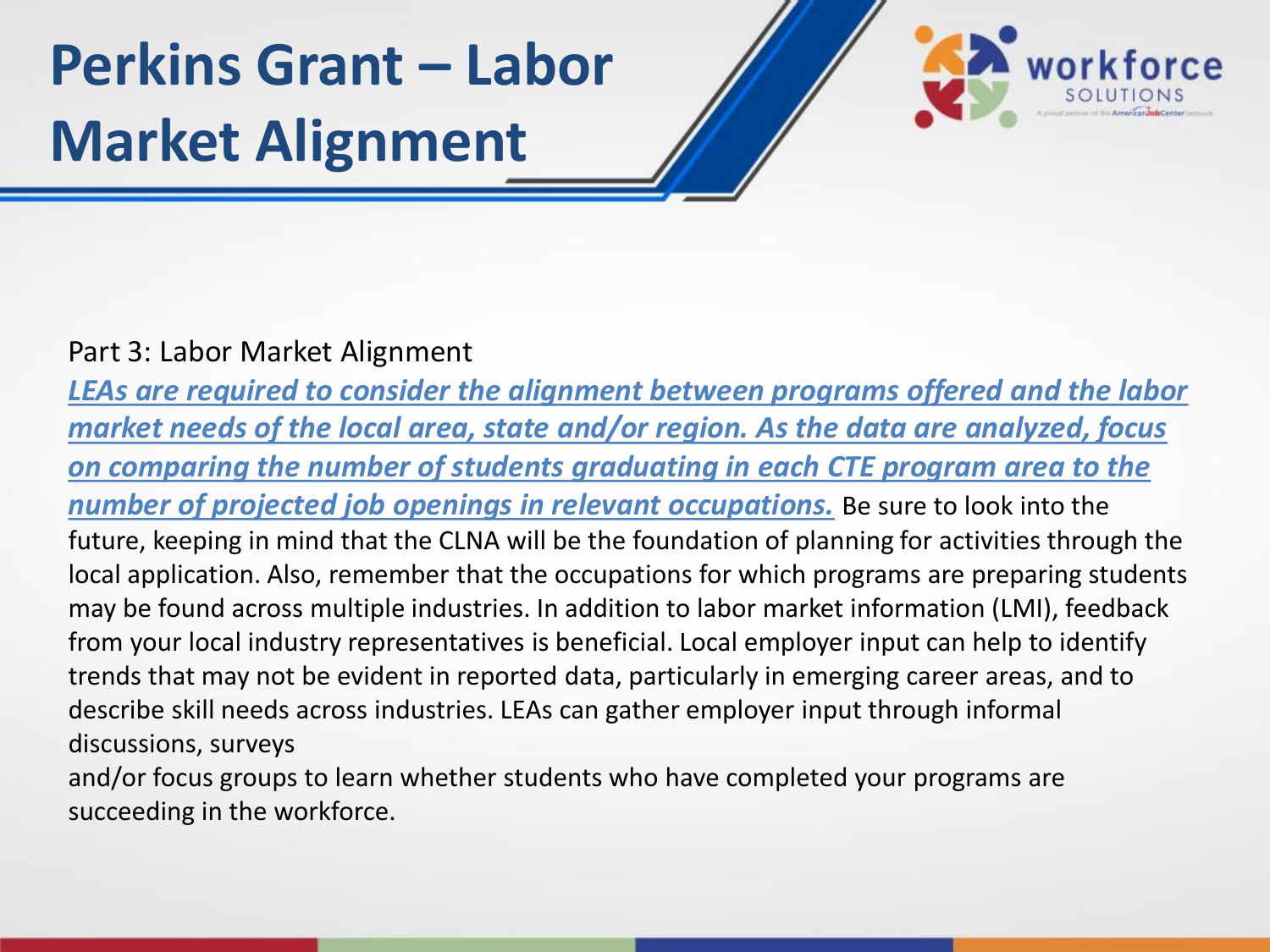**Key Area in Focus in Texas Plan**



Align CTE programs with high wage, indemand, and high skill occupations in Texas



High Growth, In-Demand = 17% increase in jobs

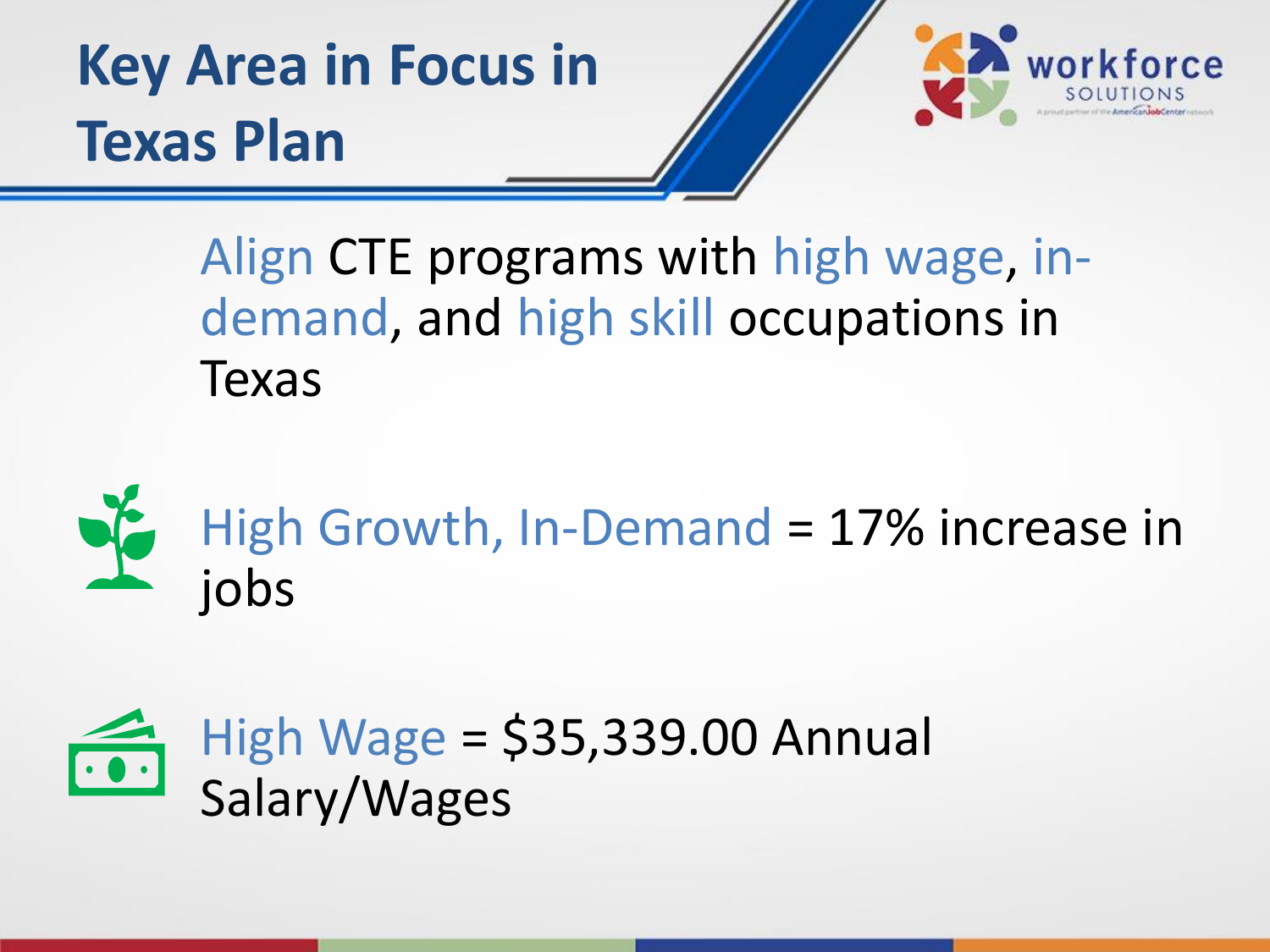### **Region One ESC Service Area**



- Counties Serviced by Region One ESC
	- Brooks
	- Cameron
	- Hidalgo
	- Jim Hogg
	- Starr
	- Webb
	- Willacy
	- Zapata
- Reports may be narrowed to
	- Four County area
	- Single County
	- Metropolitan Statistical Area (MSA)

*\*Note: Focus area for report will impact what occupations are identified as High Wage & High Demand.*

#### **REGION ONE ESC**

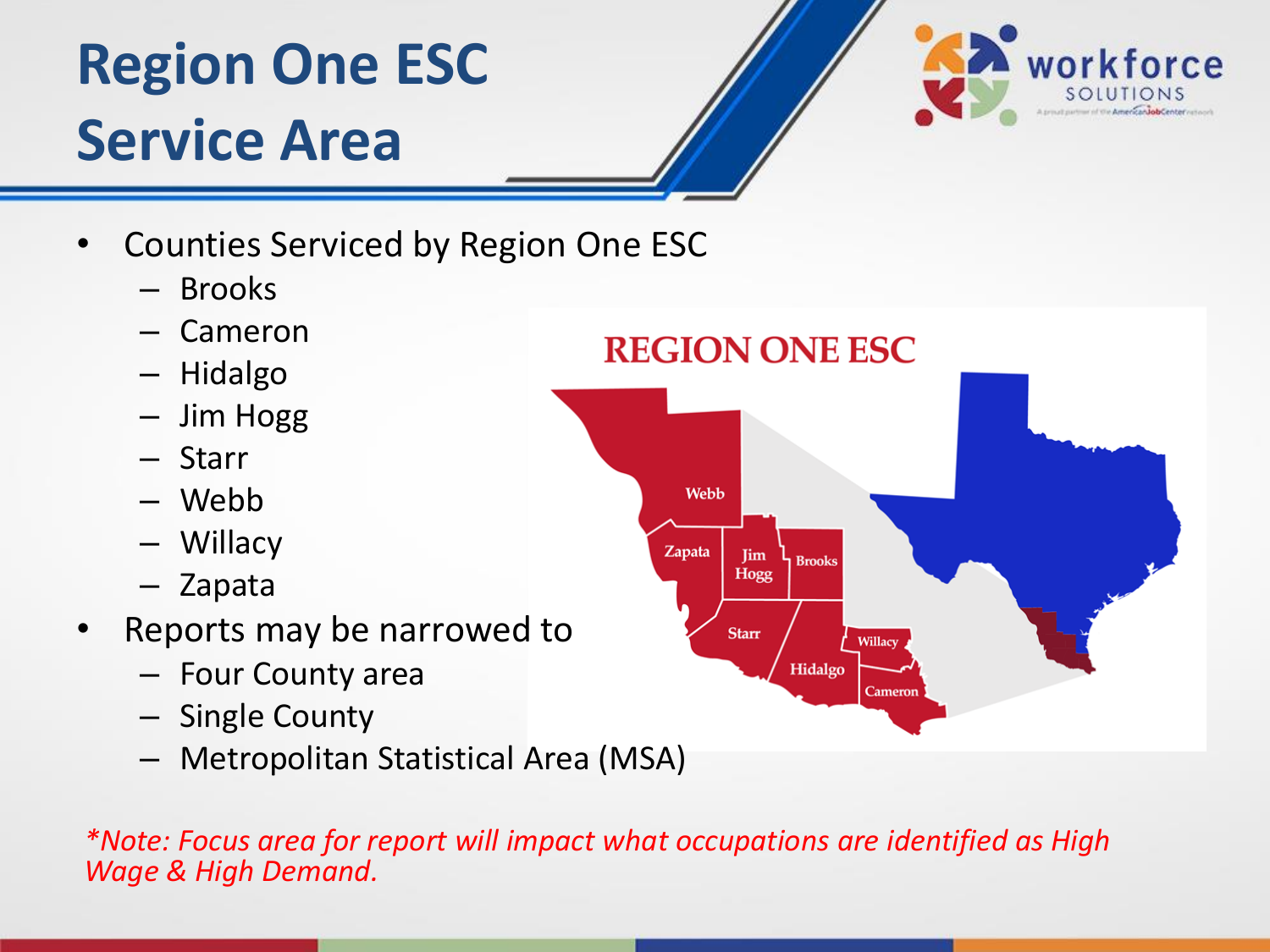**How is the data compiled?**

- 
- Projected Growth Based on Historical Data, 5, 10, 15 years. Compare to Bureau of Labor Statics (BLS)
- Average Annual Salary Take the average salaries reported to BLS and by employer surveys.
- Typical Entry Level Education The level of education for majority of individuals employed in that occupation. This does not mean that someone with less education will not be employed in this occupation.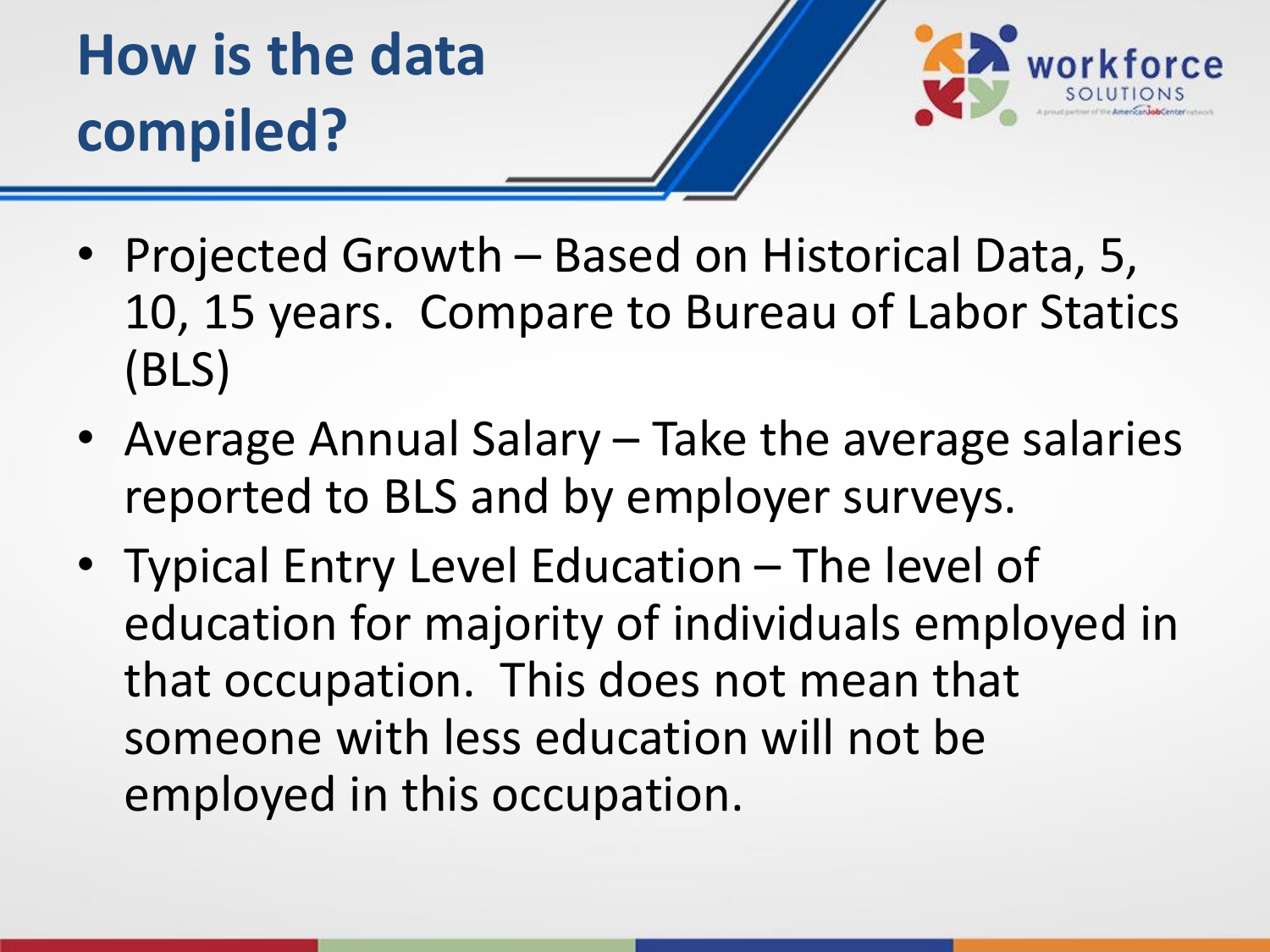# **Top 5 Career Clusters – Region One ESC Area**